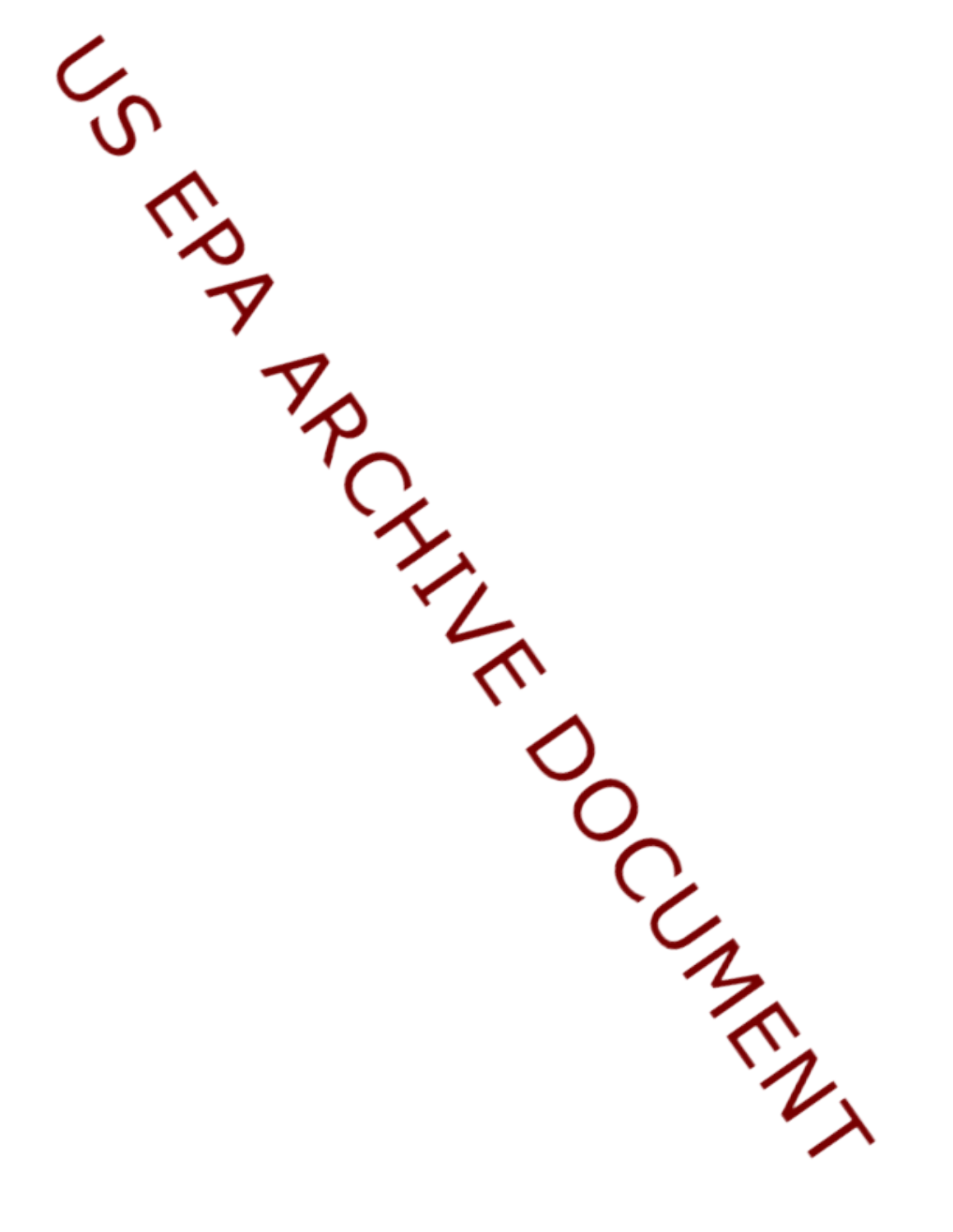## **THE ENVIRONMENTAL TECHNOLOGY VERIFICATION**







# **ETV Joint Verification Statement**

|                                      | TECHNOLOGY TYPE: PORTABLE EMISSION ANALYZER            |                       |                              |
|--------------------------------------|--------------------------------------------------------|-----------------------|------------------------------|
| <b>APPLICATION:</b>                  | DETERMINING NITROGEN OXIDES EMISSIONS                  |                       |                              |
|                                      | TECHNOLOGY NAME: Model 350 Portable Emissions Analyzer |                       |                              |
| <b>COMPANY:</b>                      | Testo, Inc.                                            |                       |                              |
| <b>ADDRESS:</b>                      | 35 Ironia Rd<br><b>Flanders, N.J. 07836</b>            | <b>PHONE:</b><br>FAX: | 973-252-1720<br>973-252-1729 |
| <b>WEB SITE:</b><br>$E\text{-}MAIL:$ | http://www.testo.com<br>info@testo.com                 |                       |                              |

The U.S. Environmental Protection Agency (EPA) has created the Environmental Technology Verification (ETV) Program to facilitate the deployment of innovative or improved environmental technologies through performance verification and dissemination of information. The goal of the ETV Program is to further environmental protection by substantially accelerating the acceptance and use of improved and cost-effective technologies. ETV seeks to achieve this goal by providing high quality, peer reviewed data on technology performance to those involved in the design, distribution, financing, permitting, purchase, and use of environmental technologies.

ETV works in partnership with recognized standards and testing organizations; stakeholder groups which consist of buyers, vendor organizations, and permitters; and with the full participation of individual technology developers. The program evaluates the performance of innovative technologies by developing test plans that are responsive to the needs of stakeholders, conducting field or laboratory tests (as appropriate), collecting and analyzing data, and preparing peer reviewed reports. All evaluations are conducted in accordance with rigorous quality assurance protocols to ensure that data of known and adequate quality are generated and that the results are defensible.

The Advanced Monitoring Systems (AMS) program, one of 12 technology areas under ETV, is operated by Battelle in cooperation with EPA's National Exposure Research Laboratory. AMS has recently evaluated the performance of portable nitrogen oxides monitors used to determine emissions from combustion sources. This verification statement provides a summary of the test results for the Testo Model 350 Portable Emission Analyzer.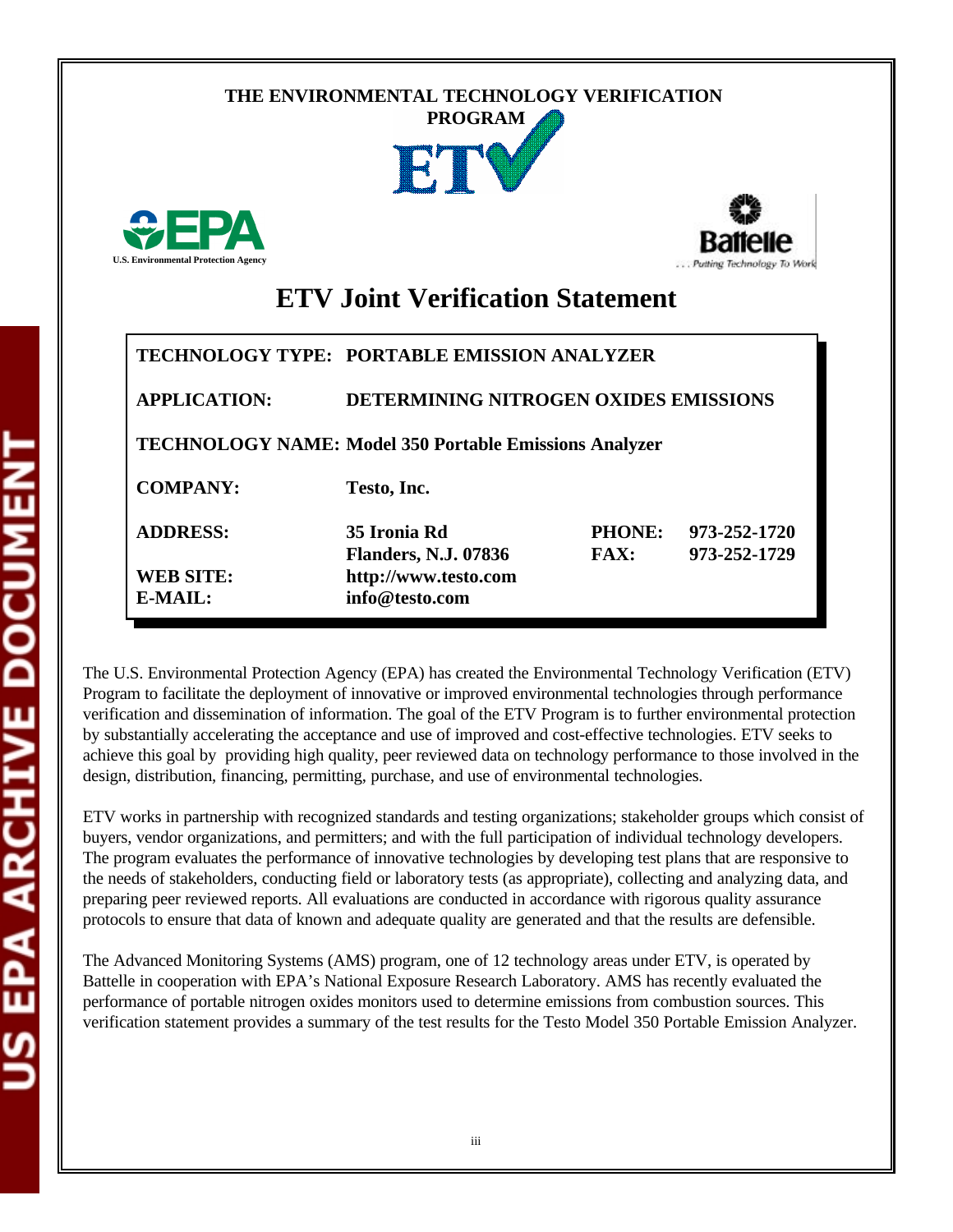#### **VERIFICATION TEST DESCRIPTION**

The verification test described in this report was one of a series of tests conducted in early 1999 on commercial portable nitrogen oxides analyzers at Battelle's facilities in Columbus, Ohio. Verification testing of the analyzers involved (1) a series of laboratory tests in which certified NO and  $NO<sub>2</sub>$  standards were used to challenge the analyzers over a wide concentration range and (2) tests using realistic combustion sources, in which data from the portable analyzers undergoing testing were compared to simultaneous measurements of NO and NO<sub>x</sub> obtained with two chemiluminescent analyzers.

Verification testing lasted three to four days, of which two days were required for laboratory testing and the remainder for source emissions testing. To assess inter-unit variability, two identical analyzers were tested simultaneously in all tests, and results from the two analyzers were kept separate. The analyzers were operated at all times by a representative of Testo and supervised at all times by Battelle staff.

Verification testing focused on measurement of NO and  $NO<sub>2</sub>$ , the sum of which is denoted as  $NO<sub>x</sub>$ . Laboratory testing included a linearity test over the entire nominal ranges of the analyzers for both NO and NO<sub>2</sub>; estimation of detection limits and response times; interference testing; assessment of sample pressure and ambient temperature effects on analyzer response; and evaluation of zero and span drift during the various laboratory tests. Tests with combustion sources assessed the accuracy of  $NO$ ,  $NO<sub>2</sub>$ , and  $NO<sub>x</sub>$  measurements, relative to the chemiluminescent  $NO/NO<sub>x</sub>$  approach that is the basis of EPA Method 7E. Sources used in the testing were a gas-fired rangetop burner, a gas-fired water heater, and a diesel-powered electrical generator operated at both idle and at high RPM. These sources produced  $NO<sub>x</sub>$  emissions ranging from less than 10 to over 400 ppm. Zero and span drift resulting from exposure to source emissions were assessed, and analyzer stability was monitored during one hour of uninterrupted sampling of diesel emissions.

Quality assurance (QA) oversight of verification testing was provided by both Battelle and U.S. EPA. Battelle QA staff conducted a technical systems audit, a performance evaluation audit, and a data quality audit of 10 percent of the test data. EPA QA staff conducted an independent on-site technical system audit.

### **TECHNOLOGY DESCRIPTION**

The Testo 350 is a portable analyzer designed to measure  $O_2$ , CO, NO, NO<sub>2</sub>, and SO<sub>2</sub> and draft from combustion emission sources. The fundamental components of the instrument are the electrochemical cells, which create an output signal that is selective as well as proportional to the concentrations of the targeted gases in the combustion stream. The Testo 350 weighs approximately 6 pounds, and may be operated from AC power or from a built-in battery pack. All analyzer control functions and displays are housed in a remote controller that permits analyzer operation and readout at distances up to 65 feet. Data are transferred from the hand-held controller through a remote IR printer or the computer interface. The Testo 350s used during ETV testing were standard systems for measuring O<sub>2</sub>, CO, NO, and NO<sub>2</sub>. A heated sample line and the Testo Model 339 sample gas conditioner were used with the Model 350 in all testing. These accessories weigh about 13 pounds, and operate with 110V or 230V AC power.

#### **VERIFICATION OF PERFORMANCE**

**Linearity:** The Testo 350 analyzers provided linear response over their full nominal ranges of 0 to 3,000 ppm for NO and 0 to 500 ppm for  $NO<sub>2</sub>$ .